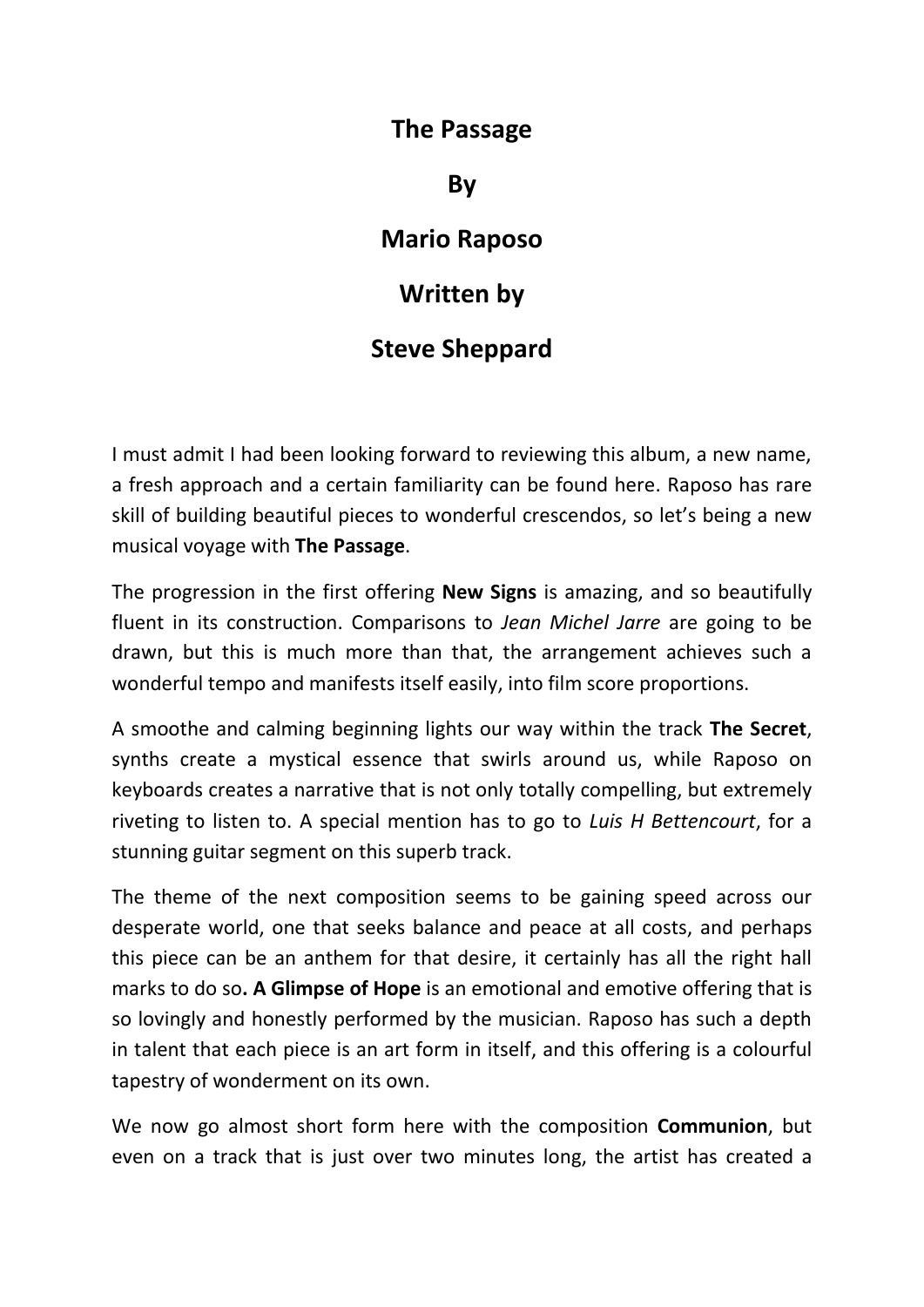perfection in energy that highlights not only his skills as a supreme electronic musician, but one that can raise the rhythm's and moods at a whim.

The changes continue to flow from the hands and mind of **Mario Raposo**, as we now move into the realms of the universe within the track **Space Roller-Coaster**. The percussion and style here reminds me greatly of the master *Vangelis*, I would then later turn to the liner notes to find out that this offering was indeed dedicated to the man himself, no surprise there, and what a respectful piece and performance by Raposo.

We now arrive at the half way marker of the album and step foot on the doorway of the title track, **The Passage**. I adore this moment of supreme art and concept and here **Mario Raposo** has done himself proud by manifesting something so wonderfully listenable. There is a hint of emotion, a sensation of movement and layers of suspense, all built into this one quite incredible track. This is a composition that could easily cross a few genres and styles along the way, a quite addictive and brilliant piece.

As we tentatively step inside the boundaries of the latter half of the album, we come across a light filled opus called **Dance of The Stars**. There is a gentleness of movement here that is almost like watching a galactic pirouette of sorts. It has to be said that the performance on keyboards and synths here is outstanding in every way, the layers upon layers of magical tonal quality creates a piece that is brimming with happiness as its main character.

As a flautist, my wife and station manager *Chrissie Sheppard* will no doubt be interested in this next offering called **The Devine Plan**. The addition of the flute *(Patricia Perpetuo)* adds a fresh dimension, and reminds me in parts of the legend that is *Terry Oldfield*. Once more the artist builds upon an arrangement, by adding some lush synths and a piano that manifests an air of mystery, but of something so very vast, yet reassuring, that somewhere in the infinite divide, there is a grand plan after all.

The energy created by **Troubled Era** creates a narrative of a freneticism that seems to want to engulf the world and swallow her up. *Misha Silva* with her soprano vocal was almost like Gaia herself calling out for help, this is an extremely dramatic and frantic offering that paints a worrying picture of the era were currently living in now.